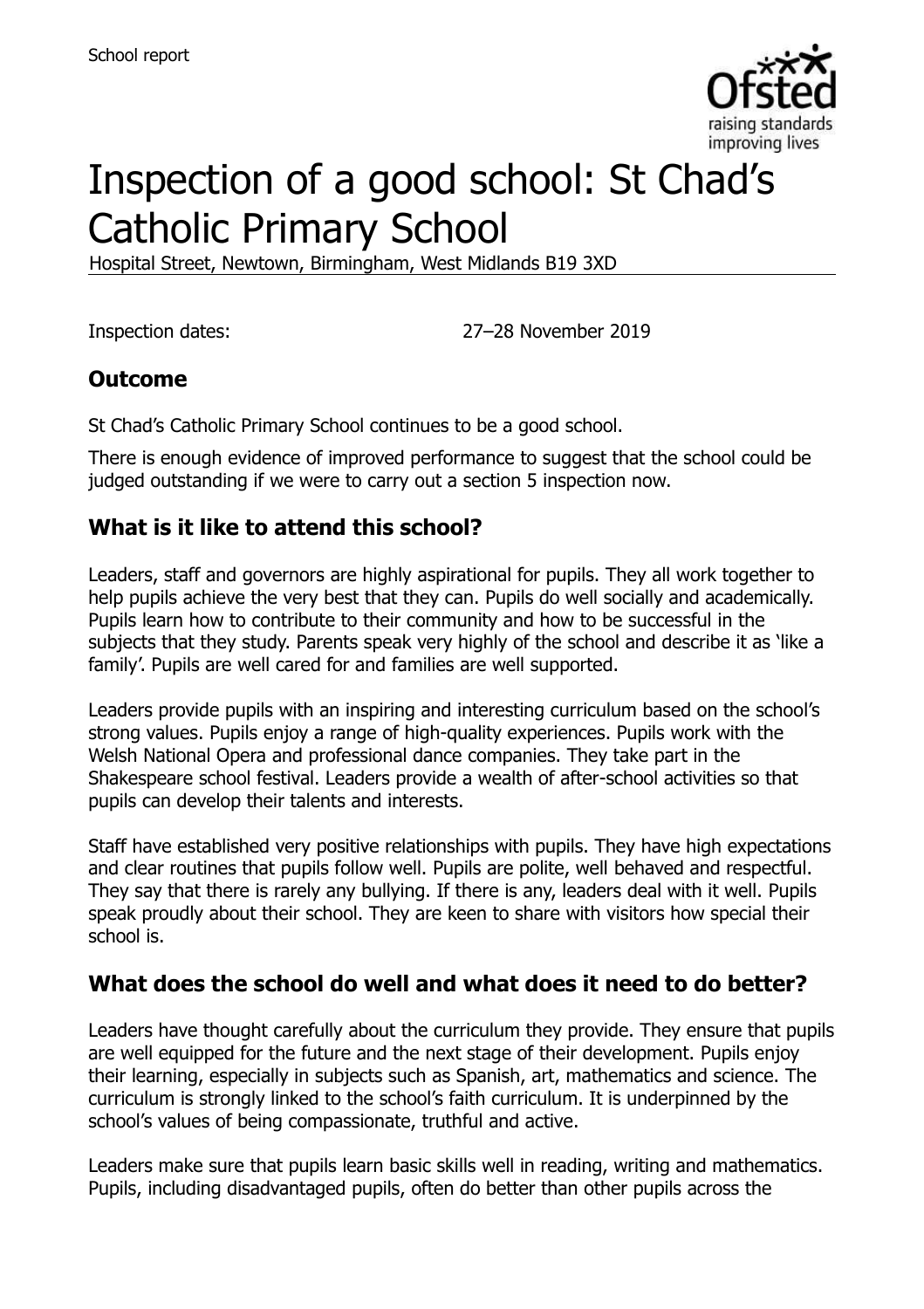

country. Children in Reception make strong progress from low starting points. Leaders use current research to continually develop early years provision and practice.

Leaders have further improved the teaching of reading. They help pupils to develop a love of reading. Pupils enjoy reading and discuss their understanding of books and stories with adults. Younger pupils are developing their ability to read fluently. They learn to read with expression because adults show them how to do it well. Adults ensure that pupils understand what words mean. Older pupils use ambitious vocabulary and engage in highquality discussions about reading.

Phonics is well taught. Teachers are clear about what pupils need to learn. They ensure that pupils secure their knowledge and understanding in phonics well. In Reception, children practise their sounds and use them to spell words. Teachers show children how to form letters accurately.

Learning is well structured and carefully sequenced so that pupils develop their knowledge and understanding well. For example, in science, pupils in Year 5 use accurate scientific language to explain their understanding of evolution. Pupils in Year 1 use their knowledge about the seasons to compare the number of daylight hours. In mathematics, pupils have developed a range of strategies to check and explain their understanding. They describe how the methods they are learning help them. Pupils in Year 2 identify patterns in number bonds that help them to work out other calculations.

Pupils' books show a breadth of work across the curriculum. On occasions, however, pupils' handwriting and presentation is not as good as it could be.

Pupils with special educational needs and/or disabilities (SEND) are supported well. Pupils receive targeted support to build their confidence and enable them to be successful.

Pupils are proud of the responsibilities they have such as being a school captain, a play leader or a member of school council. After-school clubs, including netball, tag rugby, choir, football and memory club, are well attended. A large proportion of pupils access the school's breakfast club. They enjoy taking part in 'wake up, shake up' activities.

Pupils are almost always exceptionally well behaved. Pupils demonstrate respect and courtesy as a matter of course. Pupils who need extra help to make the right choices about their behaviour are supported well. Staff keep detailed records of any behaviour incident and how it has been dealt with. They want behaviour to be of the highest quality. The pastoral support for pupils and families is strong. Families are helped with essentials such as food and transport costs when they need them.

Governors have a very clear view of the work of the school. They hold leaders to account and offer valuable support and appropriate challenge. Leaders and governors are highly supportive of the staff team. They are mindful of staff workload and take positive steps to reduce it where they can. Staff appreciate the carefully planned training and support they receive. They are proud to work at St Chad's.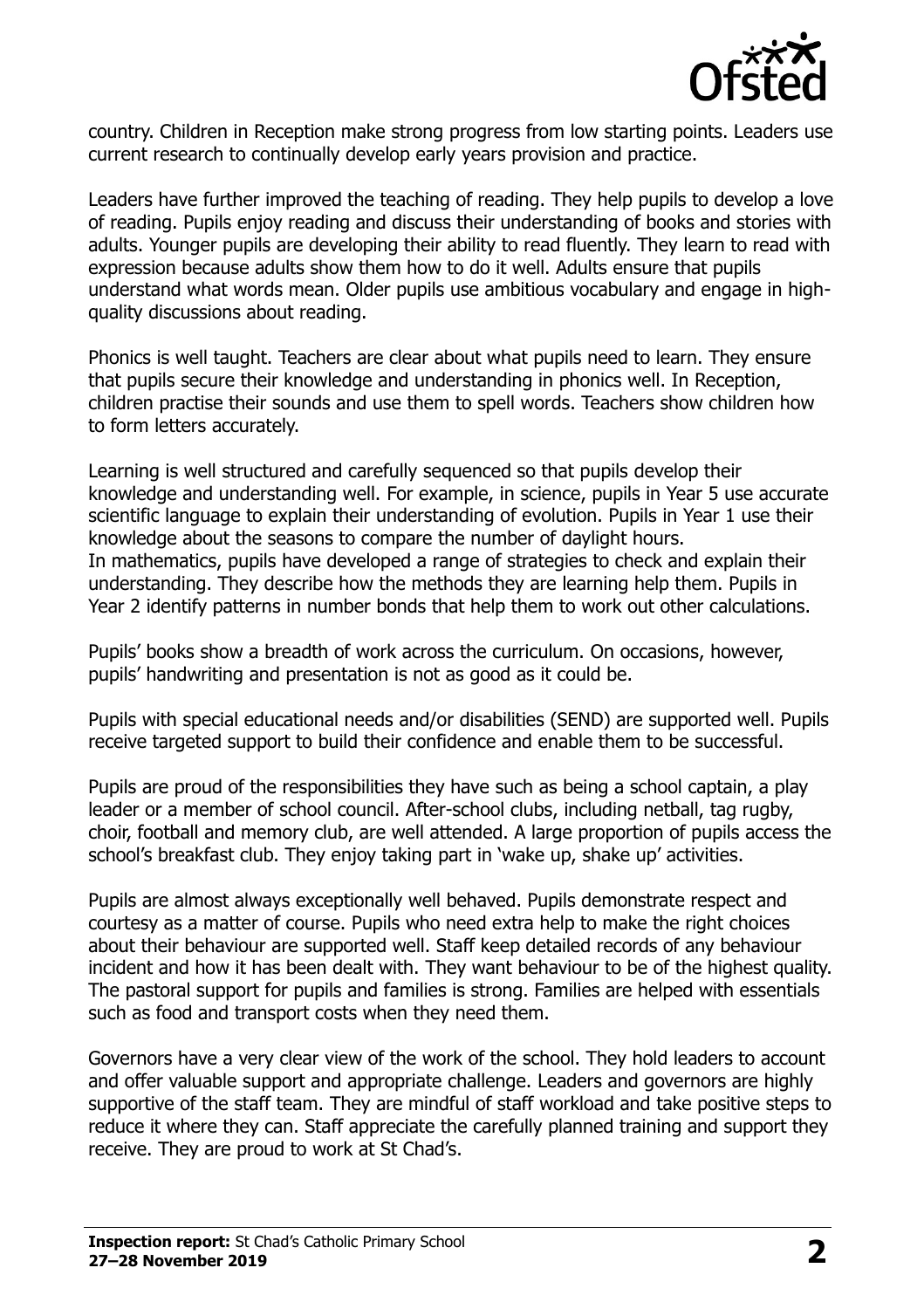

# **Safeguarding**

The arrangements for safeguarding are effective.

The safeguarding of pupils is a high priority. Staff are vigilant and diligent. Procedures for the recruitment of staff are thorough and well organised. Staff show a good understanding of safeguarding procedures. Leaders respond swiftly to safeguarding concerns. They ensure that pupils and families get the right support at the right time.

Staff are well trained especially in safeguarding issues that are pertinent to their community. Leaders and staff ensure that they address local issues through the school's curriculum. Staff provide parents with helpful advice and support to keep their children safe when using the internet.

#### **What does the school need to do to improve?**

### **(Information for the school and appropriate authority)**

 Leaders have recently provided updated handwriting training for staff. Despite this, the quality of pupils' handwriting varies. Leaders should continue to embed the school's approach to handwriting. Teachers should insist that pupils maintain a consistent quality of handwriting and presentation in all their work and support them to do so.

### **Background**

When we have judged a school to be good we will then normally go into the school about once every four years to confirm that the school remains good. This is called a section 8 inspection of a good school or non-exempt outstanding school. We do not give graded judgements on a section 8 inspection. However, if we find some evidence that the school could now be better than good or that standards may be declining, then the next inspection will be a section 5 inspection. Usually this is within one to two years of the date of the section 8 inspection. If we have serious concerns about safeguarding, behaviour or the quality of education, we will convert the section 8 inspection to a section 5 inspection immediately.

This is the first section 8 inspection since we judged St Chad's Catholic Primary School to be good on 7–8 May 2015.

#### **How can I feed back my views?**

You can use [Ofsted Parent View](https://parentview.ofsted.gov.uk/) to give Ofsted your opinion on your child's school, or to find out what other parents and carers think. We use Ofsted Parent View information when deciding which schools to inspect, when to inspect them and as part of their inspection.

The Department for Education has further quidance on how to complain about a school.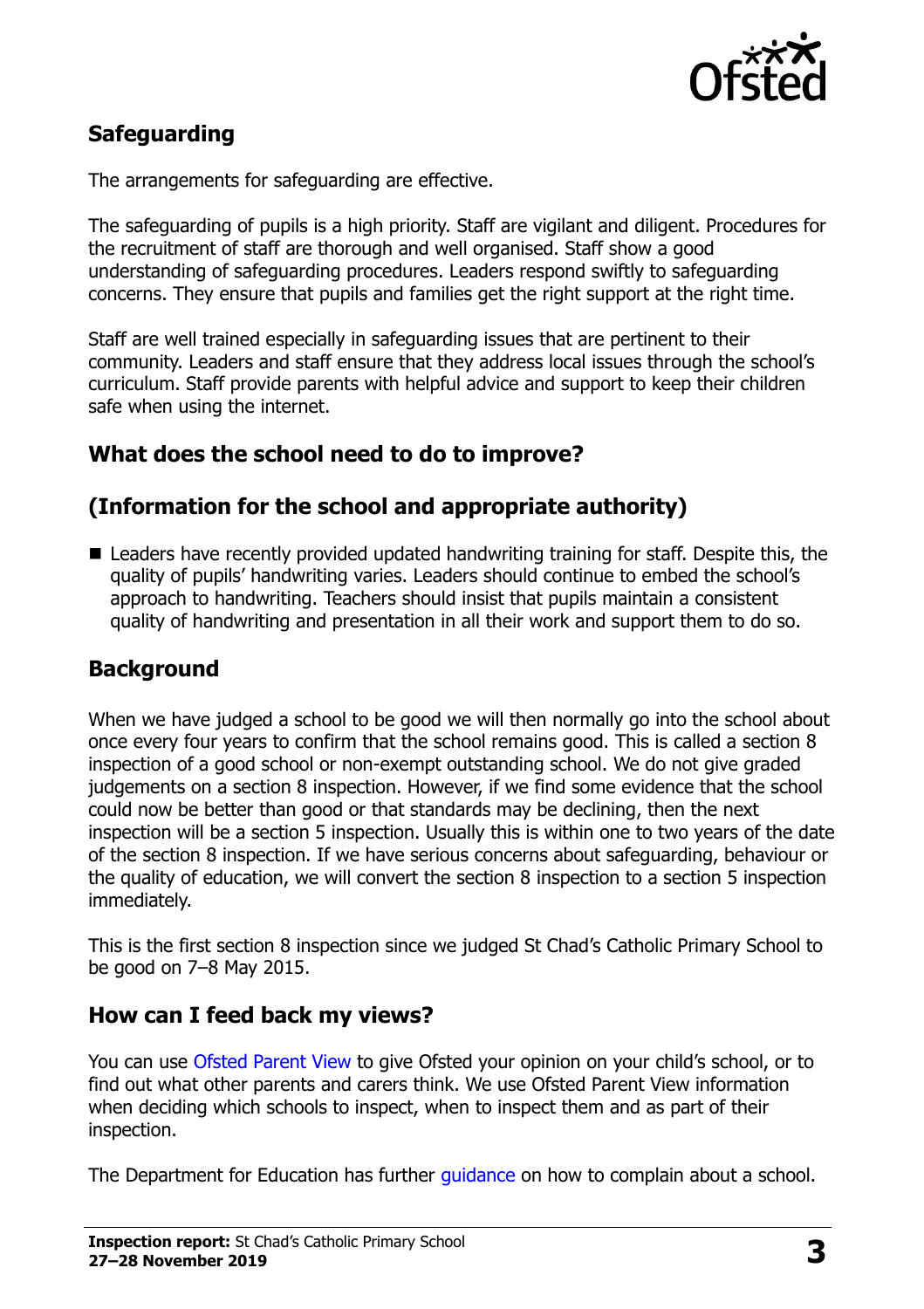

If you are not happy with the inspection or the report, you can [complain to Ofsted.](https://www.gov.uk/complain-ofsted-report)

# **Further information**

You can search for [published performance information](http://www.compare-school-performance.service.gov.uk/) about the school.

In the report, '[disadvantaged pupils](http://www.gov.uk/guidance/pupil-premium-information-for-schools-and-alternative-provision-settings)' refers to those pupils who attract government pupil premium funding: pupils claiming free school meals at any point in the last six years and pupils in care or who left care through adoption or another formal route.

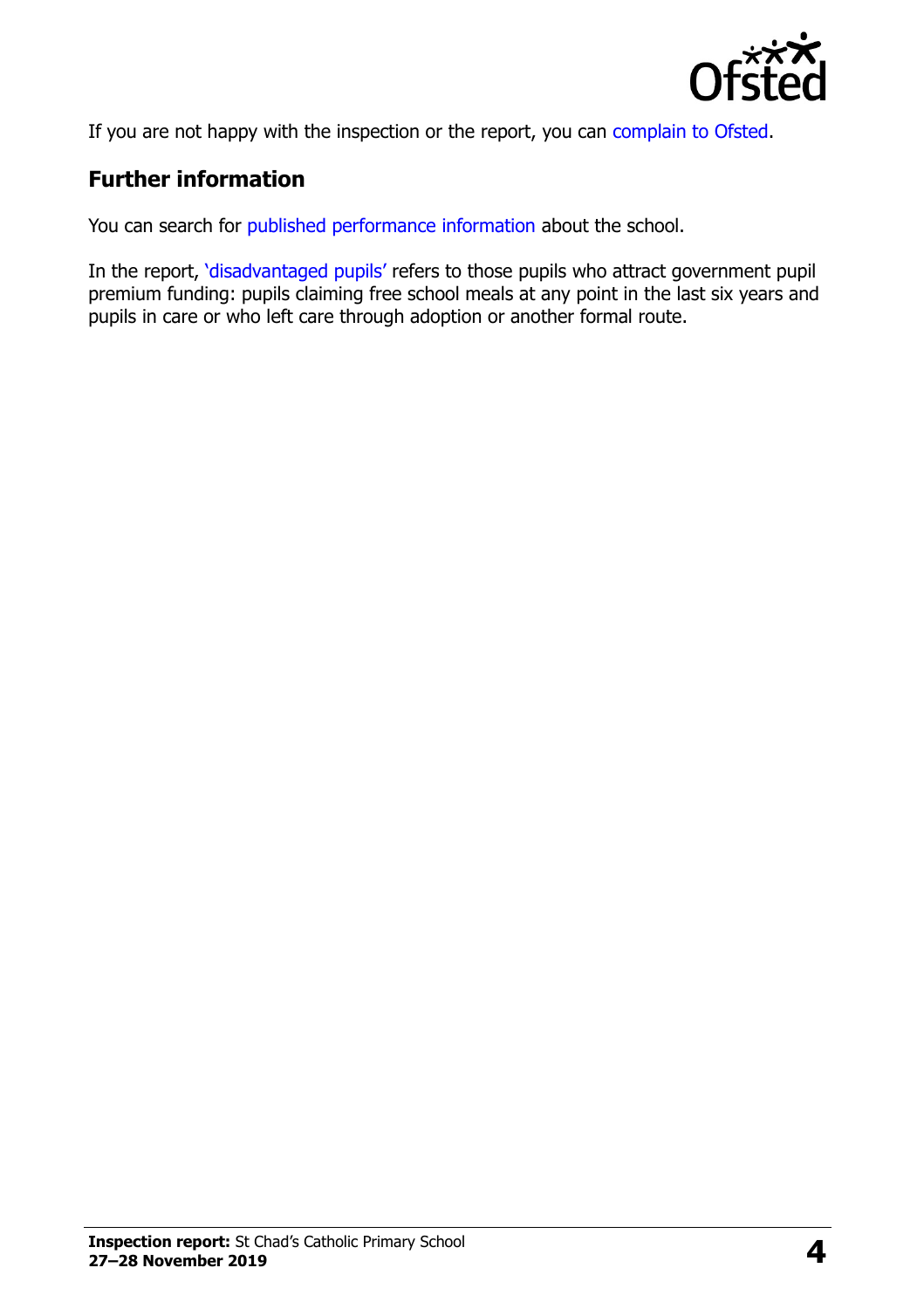

## **School details**

| Unique reference number             | 103435                   |
|-------------------------------------|--------------------------|
| <b>Local authority</b>              | Birmingham               |
| <b>Inspection number</b>            | 10088547                 |
| <b>Type of school</b>               | Primary                  |
| <b>School category</b>              | Voluntary aided          |
| Age range of pupils                 | 4 to 11                  |
| <b>Gender of pupils</b>             | Mixed                    |
| Number of pupils on the school roll | 210                      |
| <b>Appropriate authority</b>        | The governing body       |
| <b>Chair</b>                        | Alexandra Smith          |
| <b>Headteacher</b>                  | <b>Matthew Tehan</b>     |
| Website                             | www.stchadsprimary.co.uk |
| Date of previous inspection         | 7-8 May 2015             |

# **Information about this school**

- St Chad's Catholic Primary school is a voluntary aided Catholic school in the Archdiocese of Birmingham.
- Since the last inspection governors have appointed a new deputy headteacher and a new assistant headteacher.

# **Information about this inspection**

- During the inspection, the lead inspector met with the headteacher, the deputy headteacher, the assistant headteacher, the pastoral support team and school governors. The lead inspector also spoke to a representative of the local authority, a representative of the diocese and the school's improvement partner by telephone.
- Reading, mathematics and science were considered as part of this inspection. These subjects were looked at in detail. The lead inspector spoke to leaders about them, visited classes in all key stages, looked at curriculum plans, looked at pupils' work and talked to teachers and pupils about their work in these subjects. The lead inspector also met with the arts leader and looked at curriculum plans.
- The lead inspector checked the school's record and procedures for the safe recruitment of staff. She met with the headteacher, who is the designated safeguarding lead, other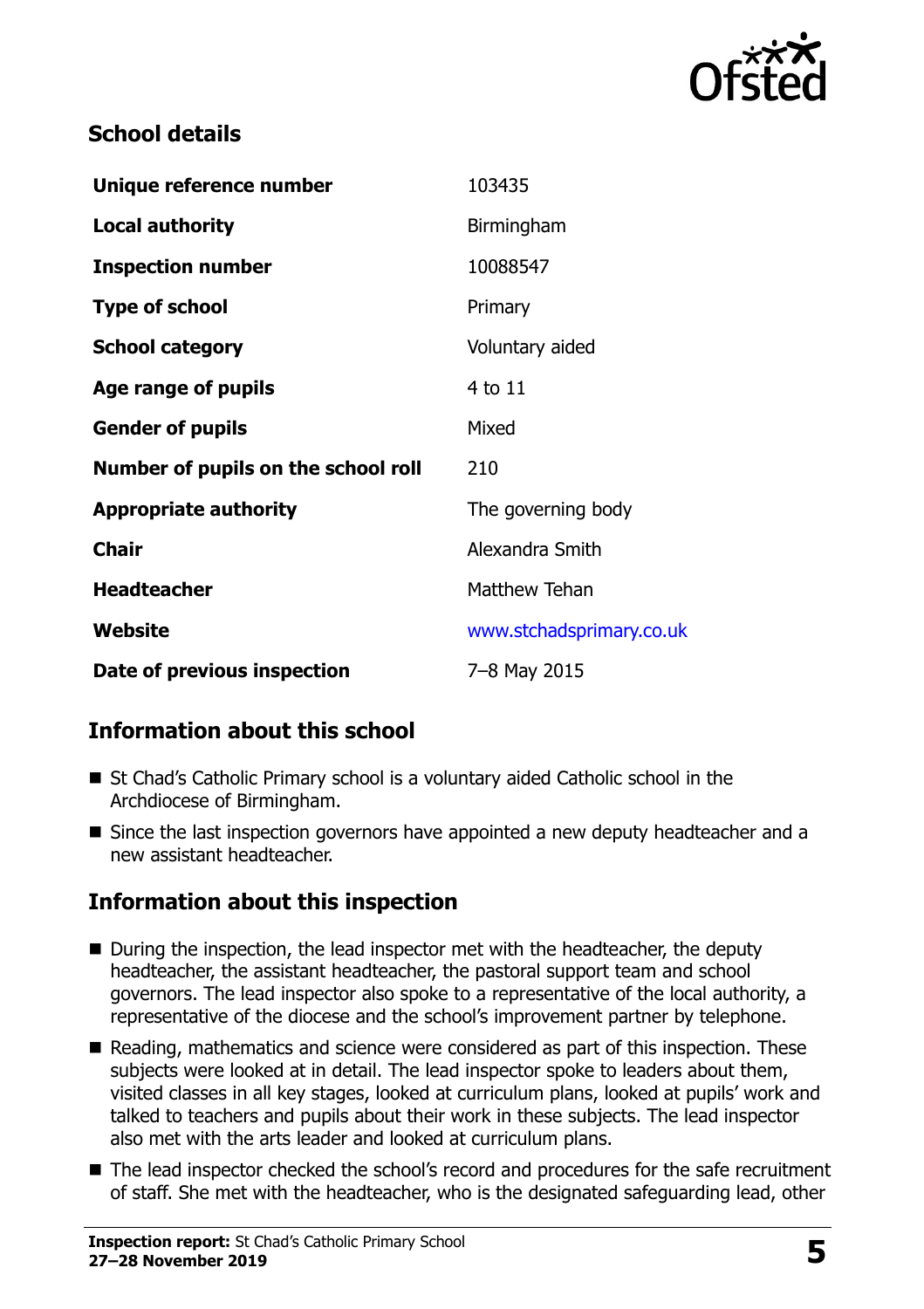

senior leaders and the pastoral support team to discuss safeguarding practice and check school records. The lead inspector discussed safeguarding arrangements and practice with other staff and governors. The lead inspector checked pupils' understanding of how to keep themselves safe and considered how safeguarding was taught through the curriculum.

#### **Inspection team**

Sue Cameron, lead inspector **Cameron** Ofsted Inspector